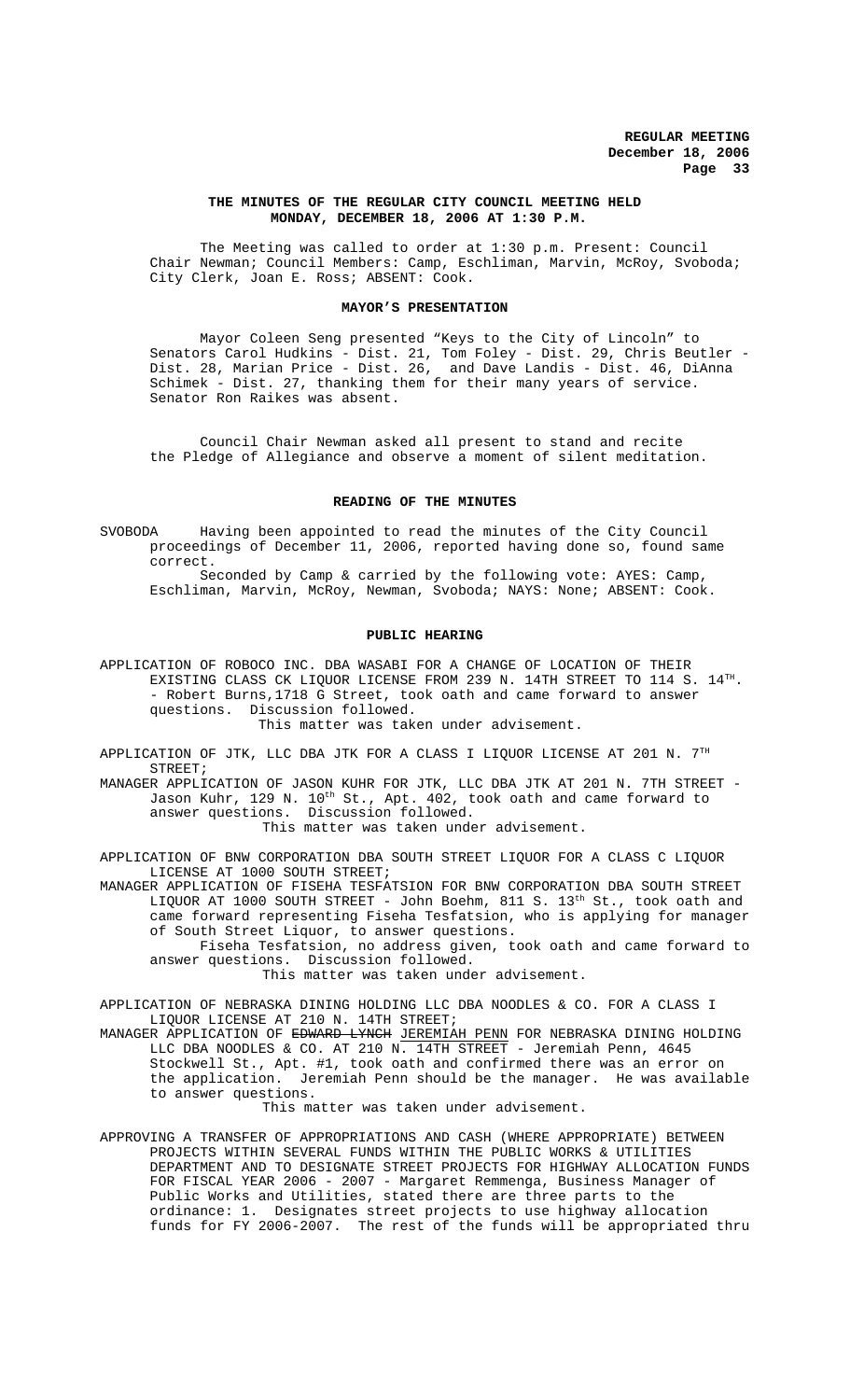the Capitol Improvement project process; 2. Transfer of \$750,000 toward sidewalk and paving district assistance as laid out in the bond ordinance; 3. Transfer within water construction fund to get off the books. Discussion followed.

Thomas Shafer, Traffic Engineering, Public Works & Utilities, came forward to answer questions. Discussion followed. This matter was taken under advisement.

STREET NAME CHANGE  $06006$  - RENAMING CAPITOL PARKWAY WEST RUNNING WEST FROM  $9^{TH}$ STREET TO CODDINGTON AVENUE AS "ROSA PARKS WAY" - Leola Bullock, 4210 N. 73<sup>rd</sup> St., came forward in support.

Leroy Stokes, President of NAACP in Lincoln, NE, 6510 Campbell Dr., came forward in support. Discussion followed.

Rick Wallace, past president of NAACP, 3737 Mohawk, came forward in support.

Susan Scott, Executive Director of YWCA and Co-President of Citizens Against Race & Discrimination, 5343 Cooper, came forward in support.

Thomas Christy, 7221 S. 42<sup>nd</sup> Street, Administrator of

Multicultural Education in the Lincoln Public Schools and Educational Chair of the local NCAAP came forward in support.

Mai Nguyen, 7030 Beaver Hollow Cr., came forward representing the NCAAP Youth Chapter in support.

Jessica Dunson,2434 Nick Rd., came forward representing the NCAAP Youth Chapter in support.

Marvin Krout, Director of Planning Dept., came forward to answer questions. Discussion followed.

This matter was taken under advisement.

ACCEPTING THE REPORT OF NEW AND PENDING CLAIMS AGAINST THE CITY AND APPROVING DISPOSITION OF CLAIMS SET FORTH FOR THE PERIOD OF NOVEMBER 16 - 30, 2006 - Dan Marvin, Council Member, asked City Attorney why the claim of Victory Marine was changed from Denial to Settled for \$200 less than the claim.

Dana Roper, City Attorney, stated they were able to settle for \$200 less after talking to the officer who worked the accident. This matter was taken under advisement.

APPROVING WC'S SOUTH LOUNGE AS A KENO SATELLITE SITE AT 2109 HIGHWAY 2 - John Hewitt, Big Red Keno, came forward to answer questions. Discussion followed.

This matter was taken under advisement.

ESTABLISHING THE ANNUAL SALARY OF THE MAYOR FOR THE YEARS 2007, 2008, 2009, AND 2010 AND THE CITY'S CONTRIBUTION TO HEALTH AND DENTAL INSURANCE COVERAGE - Robin Eschliman, Council Member, asked the Personnel Director if he did a survey of Mayor's Salary in other cities?

Don Taute, Personnel Director, stated there were not a lot of cities that have a true mayor/council form of government to compare to,<br>but did survey a few. The Mayor's salary has not been increased since The Mayor's salary has not been increased since 1998. Discussion followed.

This matter was taken under advisement.

ASSESSING THE COSTS INCURRED FOR CUTTING WEEDS AGAINST THE VARIOUS BENEFITTED PROPERTIES FOR THE PERIOD OF JANUARY 1 THROUGH DECEMBER 31, 2006 - Ms. Eschliman asked if the Weed Control Dept. would put a tax on the property?

Russ Schultz, Weed Control Superintendent, answered yes a lien will be put against the property. They can pay it off anytime, what is it after 60 days?

Joan Ross, City Clerk, stated the County Treasurer will send a statement and the statement will provide when they can pay it off and the term.

Mr. Schultz stated the interest would be 14% or 14 ½%. This matter was taken under advisement.

**\*\* END OF PUBLIC HEARING \*\***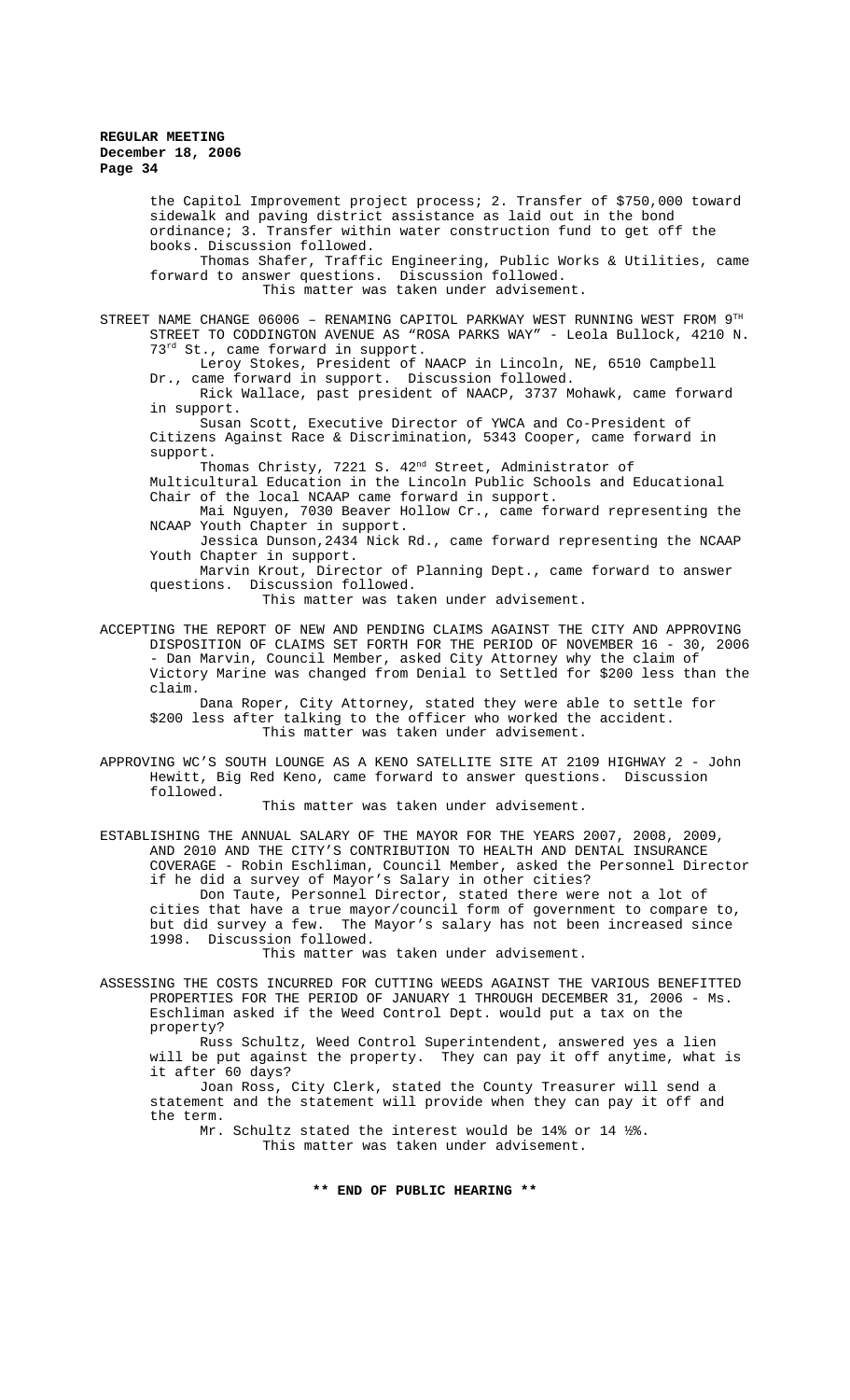## **COUNCIL ACTION**

## **LIQUOR RESOLUTIONS**

APPLICATION OF ROBOCO INC. DBA WASABI FOR A CHANGE OF LOCATION OF THEIR EXISTING CLASS CK LIQUOR LICENSE FROM 239 N. 14TH STREET TO 114 S.  $14^{TH}$ - CLERK read the following resolution, introduced by Jon Camp, who moved

its adoption for approval:<br>A-84152 BE IT RESOLVED by th BE IT RESOLVED by the City Council of the City of Lincoln, Nebraska:

That after hearing duly had as required by law, consideration of the facts of this application, the Nebraska Liquor Control Act, including Neb. Rev. Stat. § 53-129, and the pertinent City ordinances, the City Council recommends that the application of Roboco Inc. dba Wasabi to move its presently licensed premise and existing Class "CK" liquor license from 239 N. 14th Street to 114 S. 14th Street, Lincoln, Nebraska, be approved with the condition that the premise complies in every respect with all City and State regulations.

BE IT FURTHER RESOLVED that the City Clerk is directed to transmit a copy of this resolution to the Nebraska Liquor Control Commission. Introduced by Jon Camp

Seconded by Marvin & carried by the following vote: AYES: Camp, Eschliman, Marvin, McRoy, Newman, Svoboda; NAYS: None; ABSENT: Cook.

APPLICATION OF JTK, LLC DBA JTK FOR A CLASS I LIQUOR LICENSE AT 201 N. 7TH STREET - CLERK read the following resolution, introduced by Jon Camp,

who moved its adoption for approval:<br>A-84153 BE IT RESOLVED by the City Cour BE IT RESOLVED by the City Council of the City of Lincoln, Nebraska:

That after hearing duly had as required by law, consideration of the facts of this application, the Nebraska Liquor Control Act, and the pertinent City ordinances, the City Council recommends that the application of JTK, LLC dba JTK for a Class "I" liquor license at 201 N. 7th Street, Lincoln, Nebraska, for the license period ending April 30, 2007, be approved with the condition that the premise complies in every respect with all city and state regulations. The City Clerk is directed to transmit a copy of this resolution to the Nebraska Liquor Control Commission.

Introduced by Jon Camp

Seconded by Marvin & carried by the following vote: AYES: Camp, Eschliman, Marvin, McRoy, Newman, Svoboda; NAYS: None; ABSENT: Cook.

MANAGER APPLICATION OF JASON KUHR FOR JTK, LLC DBA JTK AT 201 N. 7TH STREET - CLERK read the following resolution, introduced by Jon Camp, who moved its adoption for approval:<br>A-84154 WHEREAS, JTK, LLC dba

WHEREAS, JTK, LLC dba JTK located at 201 N. 7th Street, Lincoln, Nebraska has been approved for a Retail Class "I" liquor license, and now requests that Jason Kuhr be named manager;

WHEREAS, Jason Kuhr appears to be a fit and proper person to manage said business.

NOW, THEREFORE, BE IT RESOLVED by the City Council of the City of Lincoln, Nebraska:

That after hearing duly had as required by law, consideration of the facts of this application, the Nebraska Liquor Control Act, and the pertinent City ordinances, the City Council recommends that Jason Kurh<br>be approved as manager of this business for said licensee. The City be approved as manager of this business for said licensee. Clerk is directed to transmit a copy of this resolution to the Nebraska Liquor Control Commission.

Introduced by Jon Camp

Seconded by Marvin & carried by the following vote: AYES: Camp, Eschliman, Marvin, McRoy, Newman, Svoboda; NAYS: None; ABSENT: Cook.

APPLICATION OF BNW CORPORATION DBA SOUTH STREET LIQUOR FOR A CLASS C LIQUOR LICENSE AT 1000 SOUTH STREET - CLERK read the following resolution, introduced by Jon Camp, who moved its adoption for approval:

A-84155 BE IT RESOLVED by the City Council of the City of Lincoln,

Nebraska:

That after hearing duly had as required by law, consideration of the facts of this application, the Nebraska Liquor Control Act, and the pertinent City ordinances, the City Council recommends that the application of BNW Corporation dba South Street Liquor for a Class "C"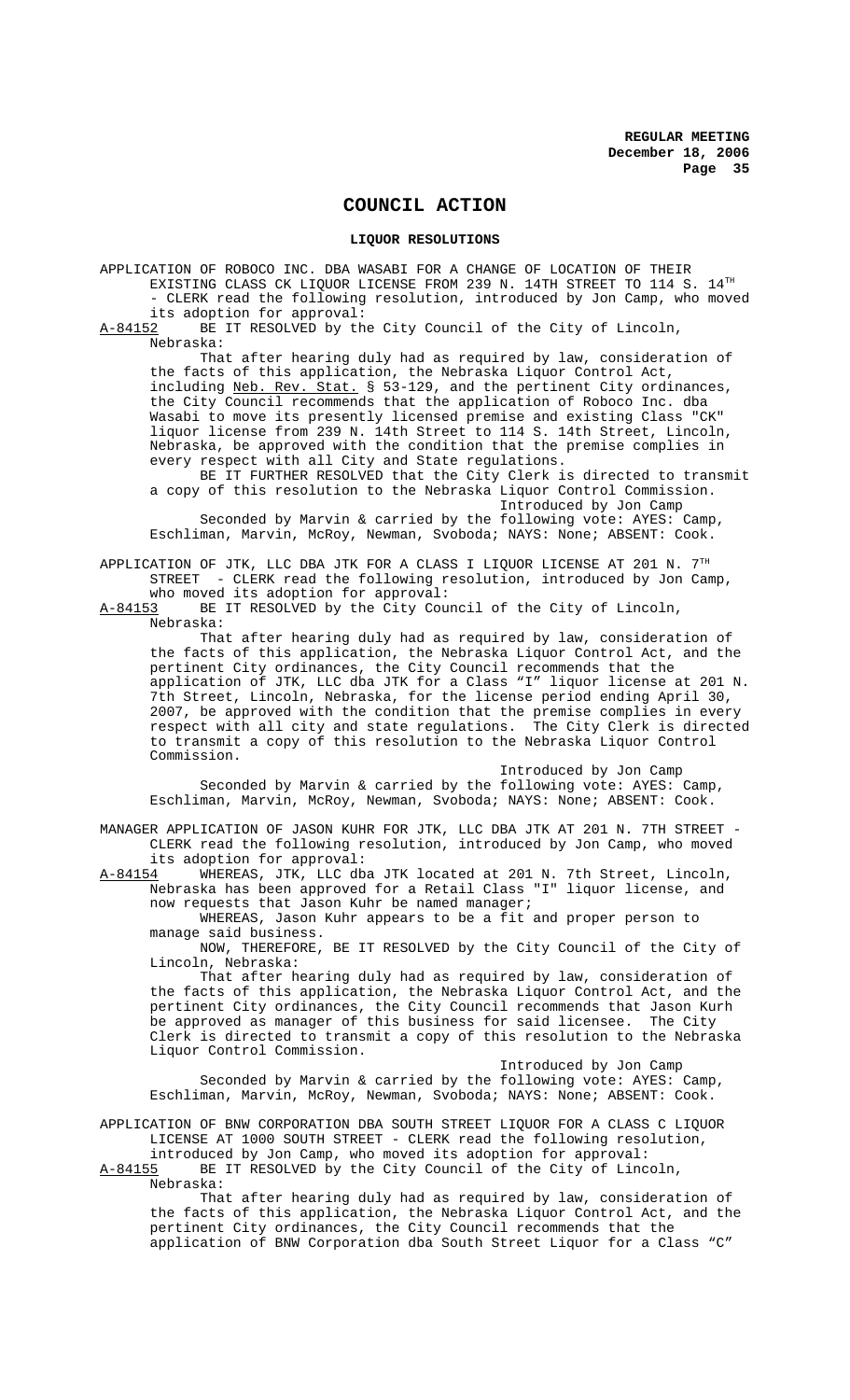liquor license at 1000 South Street, Lincoln, Nebraska, for the license period ending October 31, 2007, be approved with the condition that the premise complies in every respect with all city and state regulations. The City Clerk is directed to transmit a copy of this resolution to the Nebraska Liquor Control Commission.

Introduced by Jon Camp Seconded by Marvin & carried by the following vote: AYES: Camp, Eschliman, Marvin, McRoy, Newman, Svoboda; NAYS: None; ABSENT: Cook.

MANAGER APPLICATION OF FISEHA TESFATSION FOR BNW CORPORATION DBA SOUTH STREET LIQUOR AT 1000 SOUTH STREET - CLERK read the following resolution, introduced by Jon Camp, who moved its adoption for approval:<br>A-84156 WHEREAS, BNW Corporation dba South Street Liquor locat

WHEREAS, BNW Corporation dba South Street Liquor located at 1000 South Street, Lincoln, Nebraska has been approved for a Retail Class "C" liquor license, and now requests that Fiseha Tesfatsion be named manager;

WHEREAS, Fiseha Tesfatsion appears to be a fit and proper person to manage said business.

NOW, THEREFORE, BE IT RESOLVED by the City Council of the City of Lincoln, Nebraska:

That after hearing duly had as required by law, consideration of the facts of this application, the Nebraska Liquor Control Act, and the pertinent City ordinances, the City Council recommends that Fiseha Tesfatsion be approved as manager of this business for said licensee. The City Clerk is directed to transmit a copy of this resolution to the Nebraska Liquor Control Commission.

Introduced by Jon Camp Seconded by Marvin & carried by the following vote: AYES: Camp, Eschliman, Marvin, McRoy, Newman, Svoboda; NAYS: None; ABSENT: Cook.

APPLICATION OF NEBRASKA DINING HOLDING LLC DBA NOODLES & CO. FOR A CLASS I LIQUOR LICENSE AT 210 N. 14TH STREET - CLERK read the following

resolution, introduced by Jon Camp, who moved its adoption for approval: A-84157 BE IT RESOLVED by the City Council of the City of Lincoln, Nebraska:

That after hearing duly had as required by law, consideration of the facts of this application, the Nebraska Liquor Control Act, and the pertinent City ordinances, the City Council recommends that the application of Nebraska Dining Holding LLC dba Noodles & Co. for a Class "I" liquor license at 210 N. 14th Street, Lincoln, Nebraska, for the license period ending April 30, 2007, be approved with the condition that the premise complies in every respect with all city and state regulations. The City Clerk is directed to transmit a copy of this resolution to the Nebraska Liquor Control Commission.

Introduced by Jon Camp Seconded by Marvin & carried by the following vote: AYES: Camp, Eschliman, Marvin, McRoy, Newman, Svoboda; NAYS: None; ABSENT: Cook.

MANAGER APPLICATION OF <del>EDWARD LYNCH</del> <u>JEREMIAH PENN</u> FOR NEBRASKA DINING HOLDING LLC DBA NOODLES & CO. AT 210 N. 14TH STREET PRIOR to reading:

MARVIN Moved to amend the name Edward Lynch to Jeremiah Penn. Seconded by McRoy & carried by the following vote: AYES: Camp,

Eschliman, Marvin, McRoy, Newman, Svoboda; NAYS: None; ABSENT: Cook. CLERK Read the following resolution, introduced by Jon Camp, who moved its adoption for approval as amended:<br><u>A-84158</u> WHEREAS, Nebraska Dining Ho

WHEREAS, Nebraska Dining Holding LLC dba Noodles & Co. located at 210 N. 14th Street, Lincoln, Nebraska has been approved for a Retail Class "I" liquor license, and now requests that <del>Edward Lynch</del> <u>Jeremiah</u> Penn be named manager;

WHEREAS, Edward Lynch Jeremiah Penn appears to be a fit and proper person to manage said business.

NOW, THEREFORE, BE IT RESOLVED by the City Council of the City of Lincoln, Nebraska:

That after hearing duly had as required by law, consideration of the facts of this application, the Nebraska Liquor Control Act, and the pertinent City ordinances, the City Council recommends that Edward Lynch Jeremiah Penn be approved as manager of this business for said licensee. The City Clerk is directed to transmit a copy of this resolution to the Nebraska Liquor Control Commission.

Introduced by Jon Camp

Seconded by Marvin & carried by the following vote: AYES: Camp, Eschliman, Marvin, McRoy, Newman, Svoboda; NAYS: None; ABSENT: Cook.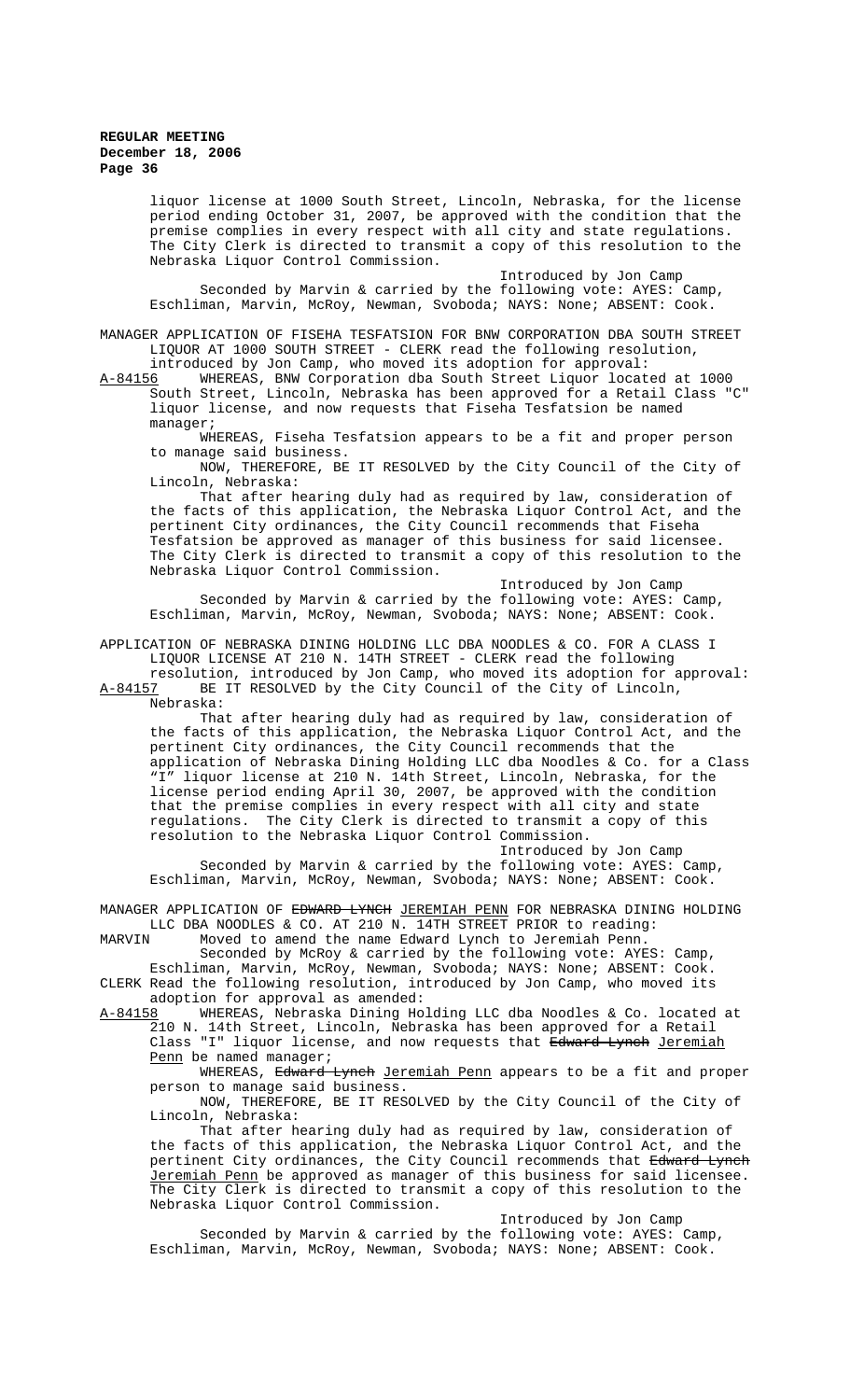## ORDINANCES - 2<sup>ND</sup> READING & RELATED RESOLUTIONS (as required)

- APPROVING A TRANSFER OF APPROPRIATIONS AND CASH (WHERE APPROPRIATE) BETWEEN PROJECTS WITHIN SEVERAL FUNDS WITHIN THE PUBLIC WORKS & UTILITIES DEPARTMENT AND TO DESIGNATE STREET PROJECTS FOR HIGHWAY ALLOCATION FUNDS FOR FISCAL YEAR 2006 - 2007 - CLERK read an ordinance, introduced by Ken Svoboda, approving the transfer of unspent and unencumbered appropriations and cash (if any) between certain capital improvement projects and designation of funding sources for street projects due to the recent issuance of Highway Allocation Bonds and within the Water Construction Fund within the Public Works & Utilities Department, the second time.
- STREET NAME CHANGE 06006 RENAMING CAPITOL PARKWAY WEST RUNNING WEST FROM 9TH STREET TO CODDINGTON AVENUE AS "ROSA PARKS WAY" - CLERK read an ordinance, introduced by Ken Svoboda, changing the name of Capitol Parkway West to Rosa Parks Way located between 9<sup>th</sup> Street and Coddington Avenue, as recommended by the Street Name Committee, the second time.

### **RESOLUTIONS**

- ACCEPTING THE REPORT OF NEW AND PENDING CLAIMS AGAINST THE CITY AND APPROVING DISPOSITION OF CLAIMS SET FORTH FOR THE PERIOD OF NOVEMBER 16 - 30, 2006 - PRIOR to reading:<br>MARVIN Moved to amen
- Moved to amend Bill No. 06R-235 to settle the claim of Victory Marine in the amount of \$1,287.00.

Seconded by McRoy & carried by the following vote: AYES: Camp, Eschliman, Marvin, McRoy, Newman, Svoboda; NAYS: None; ABSENT: Cook.

- CLERK Read the following resolution, introduced by Ken Svoboda, who moved its adoption:<br>A-84159 BE
- BE IT RESOLVED by the City Council of the City of Lincoln, Nebraska:

That the claims listed in the attached report, marked as Exhibit "A", dated December 1, 2006, of various new and pending tort claims filed against the City of Lincoln with the Office of the City Attorney or the Office of the City Clerk, as well as claims which have been disposed of, are hereby received as required by Neb. Rev. Stat. § 13-905 (Reissue 1997). The dispositions of claims by the Office of the City Attorney, as shown by the attached report, are hereby approved:

| DENIED              |            |                                                    | ALLOWED OR SETTLED |
|---------------------|------------|----------------------------------------------------|--------------------|
| Victory Marine      | \$1,487.00 | Ryan K. Sallans                                    | 80.25              |
| Natalie Lewandowski | NAS*       | Jay Jordan & Michele Jordan                        | 1,054.72           |
| Donna Carter        | 3,103.50   | State Farm Insurance (Claim #27-7748-644) 1,183.88 |                    |
| Mary Ann Moore      | NAS*       | Adrienne Powell                                    | 602.00             |
| Diane L. Mays       | NAS*       | Jacqueline Ouidato                                 | 2,080.00           |
| Jeanne Tunnison     | 759.80     | Anthony Thu Pham                                   | 964.05             |
|                     |            | Victory Marine                                     | 1,287.00           |

\* No Amount Specified

The City Attorney is hereby directed to mail to the various claimants listed herein a copy of this resolution which shows the final disposition of their claim.

Introduced by Ken Svoboda Seconded by Marvin & carried by the following vote: AYES: Camp, Eschliman, Marvin, McRoy, Newman, Svoboda; NAYS: None; ABSENT: Cook.

APPROVING WC'S SOUTH LOUNGE AS A KENO SATELLITE SITE AT 2109 HIGHWAY 2 - CLERK read the following resolution, introduced by Ken Svoboda, who moved its adoption:

A-84160 WHEREAS, the City of Lincoln and the County of Lancaster, Nebraska have entered into an Interlocal Agreement for the purposes of providing for joint City-County keno lottery; and

WHEREAS, the City has entered into a contract for the operation of keno type lottery with Lincoln's Big Red Keno, Ltd., a Nebraska limited partnership; and

WHEREAS, Section 5 of the Interlocal Agreement and Section 3(b) of the Keno contract grant the City the authority to approve all satellite locations within the corporate limits of Lincoln; and

WHEREAS, all requirements under the Interlocal Agreement and the Keno contract governing the establishment and location of keno satellite sites have been met.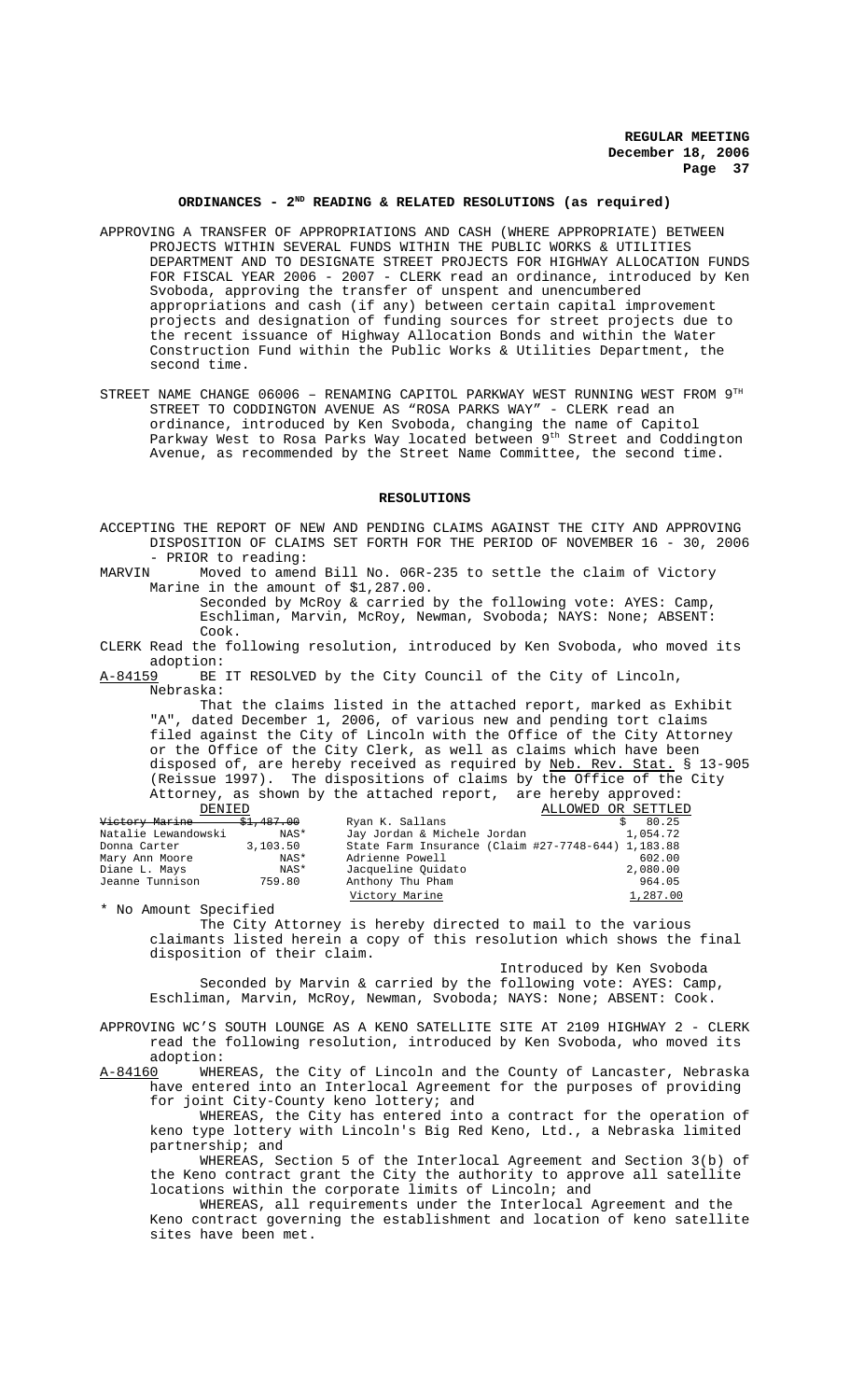NOW, THEREFORE, BE IT RESOLVED by the City Council of the City of Lincoln, Nebraska that a keno satellite site is hereby authorized at the location of WC's South Lounge, 2109 Highway 2, Lincoln, NE 68502. The City Clerk is directed to return an executed copy of this Resolution to WC's South Lounge and a copy to Lincoln's Big Red Keno, Ltd.

Introduced by Ken Svoboda Seconded by Camp & carried by the following vote: AYES: Camp, Marvin, McRoy, Newman, Svoboda; NAYS: Eschliman; ABSENT: Cook.

ESTABLISHING THE ANNUAL SALARY OF THE MAYOR FOR THE YEARS 2007, 2008, 2009, AND 2010 AND THE CITY'S CONTRIBUTION TO HEALTH AND DENTAL INSURANCE COVERAGE - CLERK read the following resolution, introduced by Annette McRoy, who moved its adoption:<br>38-4541 A Resolution establishing

A Resolution establishing the annual salary of the Mayor for the mayoral term commencing May 14, 2007, and to clarify benefits available to the Mayor.

WHEREAS, the City Council for the City of Lincoln, Nebraska, on December 21, 1998, adopted Resolution No. A-79228 establishing the annual salary and various benefits for the Mayor of the City of Lincoln commencing with the mayoral term of May 17, 1999, and due to changes in City benefits, Resolution No. A-79228 was amended on October 9, 2000 by Resolution No. A-80476 to reflect current benefits available to the Mayor of the City of Lincoln; and

WHEREAS, it is necessary to establish the annual salary of the Mayor and to amend Resolution No. A-80476 to reflect current benefits available to the Mayor; and

WHEREAS, Article IV, Section 7 of the Charter of the City of Lincoln provides that the annual salary for the Mayor for each term of office shall be established by resolution of the City Council adopted not later than the first day of January immediately preceding the beginning of a new mayoral term of office.

NOW, THEREFORE, BE IT RESOLVED by the City Council of the City of Lincoln, Nebraska:

That the City Council does, by this Resolution, desire to establish the annual salary of the Mayor for the mayoral term of office to commence May 14, 2007, and finds that a graduated increase in the annual salary of the Mayor during the term of office is appropriate and that the annual salary of the Mayor for the mayoral term of office commencing May 14, 2007, be and the same is hereby established as follows:

1. The Mayor shall receive a base salary of \$76,782.00 commencing on May 14, 2007; a base salary of \$78,702.00 commencing on May 14, 2008; a base salary of \$80,670.00 commencing on May 14, 2009; and a base salary of \$82,687.00 commencing on May 19, 2010. Such salary shall be paid bi-weekly during the mayoral term at such intervals as have been established for the regular bi-weekly payroll of the City of Lincoln.

2. In addition to the base salary established above, the City shall contribute to the monthly cost of coverage under the City's group health insurance plan as follows: If the Mayor elects single coverage, the City shall contribute 95% of the single premium; if the Mayor elects 2/4 party or family coverage, the City shall contribute 84% of the monthly cost of coverage and the Mayor's contribution shall equal 16% of the remaining monthly cost of coverage. The City will also pay 75% of the monthly cost for single dental coverage or 66% of the monthly cost for 2/4 party or family coverage under the City's dental health plan for employees of the City.

BE IT FURTHER RESOLVED that all other provisions of Resolution No. A-79228 and Resolution No. A-80476 shall remain in full force and effect.

Introduced by Annette McRoy

Seconded by Marvin & **LOST** by the following vote: AYES: Eschliman, Svoboda; NAYS: Camp, Marvin, McRoy, Newman; ABSENT: Cook.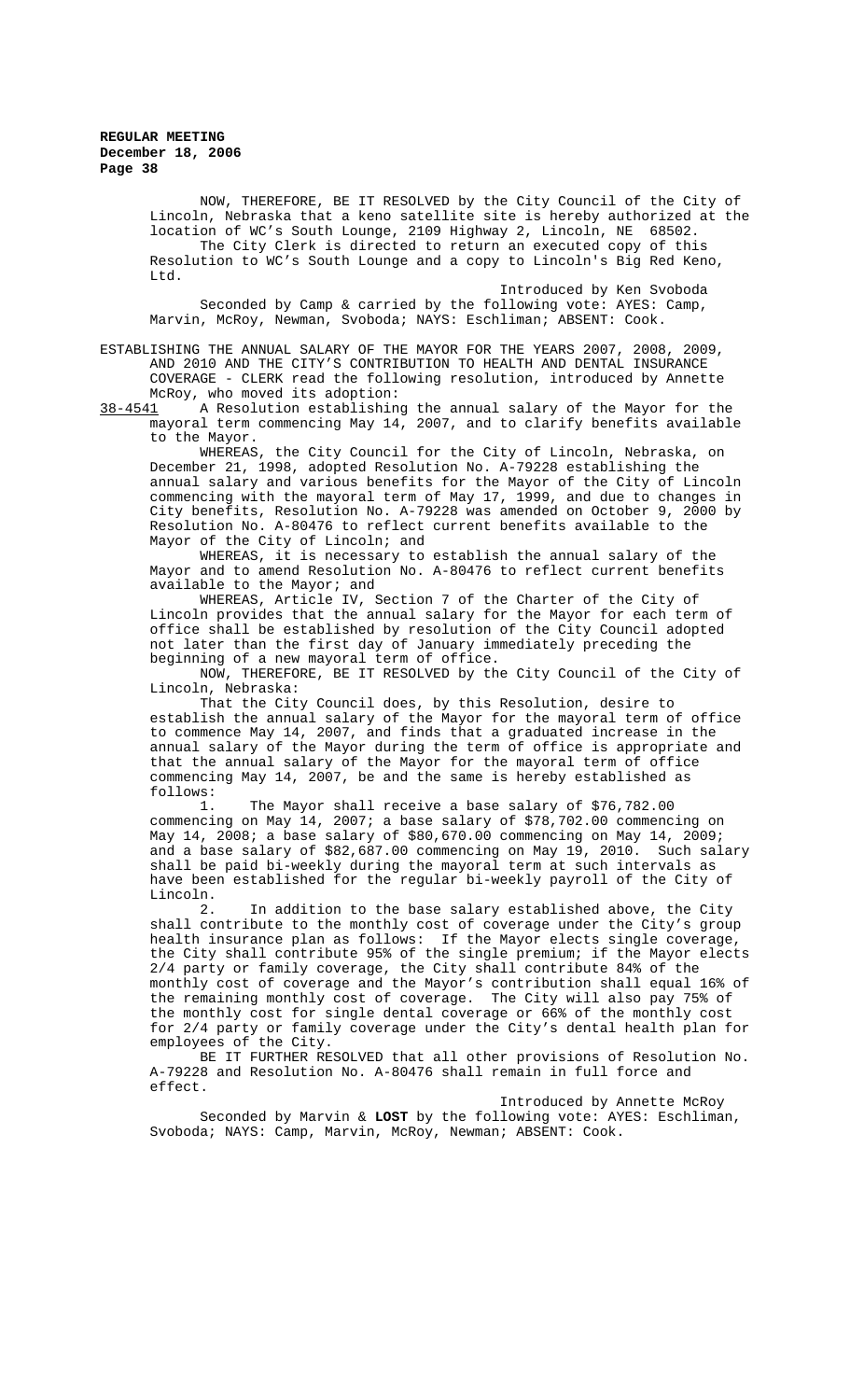ASSESSING THE COSTS INCURRED FOR CUTTING WEEDS AGAINST THE VARIOUS BENEFITTED PROPERTIES FOR THE PERIOD OF JANUARY 1 THROUGH DECEMBER 31, 2006 - CLERK read the following resolution, introduced by Annette McRoy, who moved its adoption:<br><u>A-84161</u> BE IT RI

BE IT RESOLVED by the City Council of the City of Lincoln, Nebraska that:

The costs for cutting, clearing, and removing weeds and other worthless vegetation as shown on the attached Weed Assessment Tax Report for January 1, 2006 through December 31, 2006 be and the same are hereby assessed against the properties set opposite each amount, as shown thereon.

Introduced by Annette McRoy Seconded by Camp & carried by the following vote: AYES: Camp, Eschliman, Marvin, McRoy, Newman, Svoboda; NAYS: None; ABSENT: Cook.

- ORDERING JOINT PAVING, RE-PAVING, ORNAMENTAL LIGHTING, SIDEWALK, AND STREET TREE DISTRICT NO. 1 CONSTRUCTED IN NORTH 50TH STREET BETWEEN O STREET TO APPROXIMATELY 800 FEET NORTH - PRIOR to reading:
- MCROY Moved to continue Public Hearing to 1/8/07. Seconded by Marvin & carried by the following vote: AYES: Camp, Eschliman, Marvin, McRoy, Newman, Svoboda; NAYS: None; ABSENT: Cook.

### **PETITIONS & COMMUNICATIONS**

THE FOLLOWING HAVE BEEN REFERRED TO THE PLANNING DEPARTMENT: Change of Zone 05054A - App. of Prairie Home Builders, Inc., amendment to Prairie Village North P.U.D., for a change from AG to R-3 and R-5 and to change from R-3 and R-5 and O-3 to B-2 and from B-2 to O-3 on property at North 84th Street and Adams Street for a P.U.D. Dist. designation of said property & for approval of a development plan which proposes modifications to the zoning ordinance and land subdivision ordinance to allow approx. 1722 dwelling units in the underlying R-5 and R-3 zoned area and approximately 600,000 sq. ft. of commercial floor area north of Adams and 285,000 sq. ft. of commercial floor area south of Adams. Change of Zone 06077 - App. of Olsson Associates from AGR to R-3 on property located at S.  $84^{\text{th}}$  Street and Pioneers Boulevard. Change of Zone 06081 - App. of B&J Partnership, Ltd. from R-7 to B-4 and R-6 to B-4 on property located at S. 18<sup>th</sup> Street and L Street. Special Permit 872F - App. of Olsson Assoc., an amendment to the Firethorn Community Unit Plan, to allow approximately 545 dwelling units on property located at S. 84<sup>th</sup> Street and Pioneers Boulevard.

FORMAL PAVING PETITION FOR RE-PAVING AND PAVING DISTRICT NO. 01 TO PAVE FROM N. 50TH STREET, O STREET NORTH APPROXIMATELY 800 FT. SUBMITTED BY ABRAM LLC. - CLERK presented said petition which was referred to the Law Department.

#### **MISCELLANEOUS REFERRALS - NONE**

#### **REPORTS OF CITY OFFICERS**

- CLERK'S LETTER AND MAYOR'S APPROVAL OF ORDINANCES & RESOLUTIONS PASSED BY COUNCIL ON DECEMBER 4, 2006 - CLERK presented said report which was placed on file in the Office of the City Clerk.
- REPORT FROM CITY TREASURER OF TELECOMMUNICATION OCCUPATION TAX FOR THE QUARTER JULY - SEPTEMBER, 2006: FAST PHONES OF NEBRASKA, TELENATIONAL, RELIANCE, SOUTHWEST , NETIFICE, OPEX, ACCESSLINE, PNG, AIRCELL; SEPTEMBER, 2006: AT&T OF MIDWEST, NEBRASKA TECHNOLOGY, NEW CINGULAR WIRELESS, USCOC OF GREATER IOWA, CRICKET, TDT CORPORATION, TRANS NAT'L, TELECOMM. SYSTEMS CORP OF MARYLAND, VIRGIN MOBILE USA, UCN, USCOC OF NEBRASKA/KANSAS, WHO'S CALLING, ACN, TELECORP, TRACFONE WIRELESS, EARTHLINK, BUSINESS TELECOM, VERIZON SELECT, PRIMUS, GLOBAL CROSSING BANDWIDTH, GLOBAL CROSSING TELECOMM., INTELLICALL OPERATOR, WORKING ASSETS, ONSTAR, MCLEODUSA, XO COMM., BROADBAND DYNAMIC, QWEST, COVISTA, VERIZON BELL ATLANTIC, BROADWING, ANDIAMO, NORSTAN NETWORK, ATI, ENHANCED, CINCINNATI BELL, VOICECOM, BUSINESS PROD. SOLUTIONS, CIMCO, TELEPLUS WIRELESS, NETWORK BILLING SYSTEMS, GUARANTEED PHONE SERVICE, IBM GLOBAL SERVICES-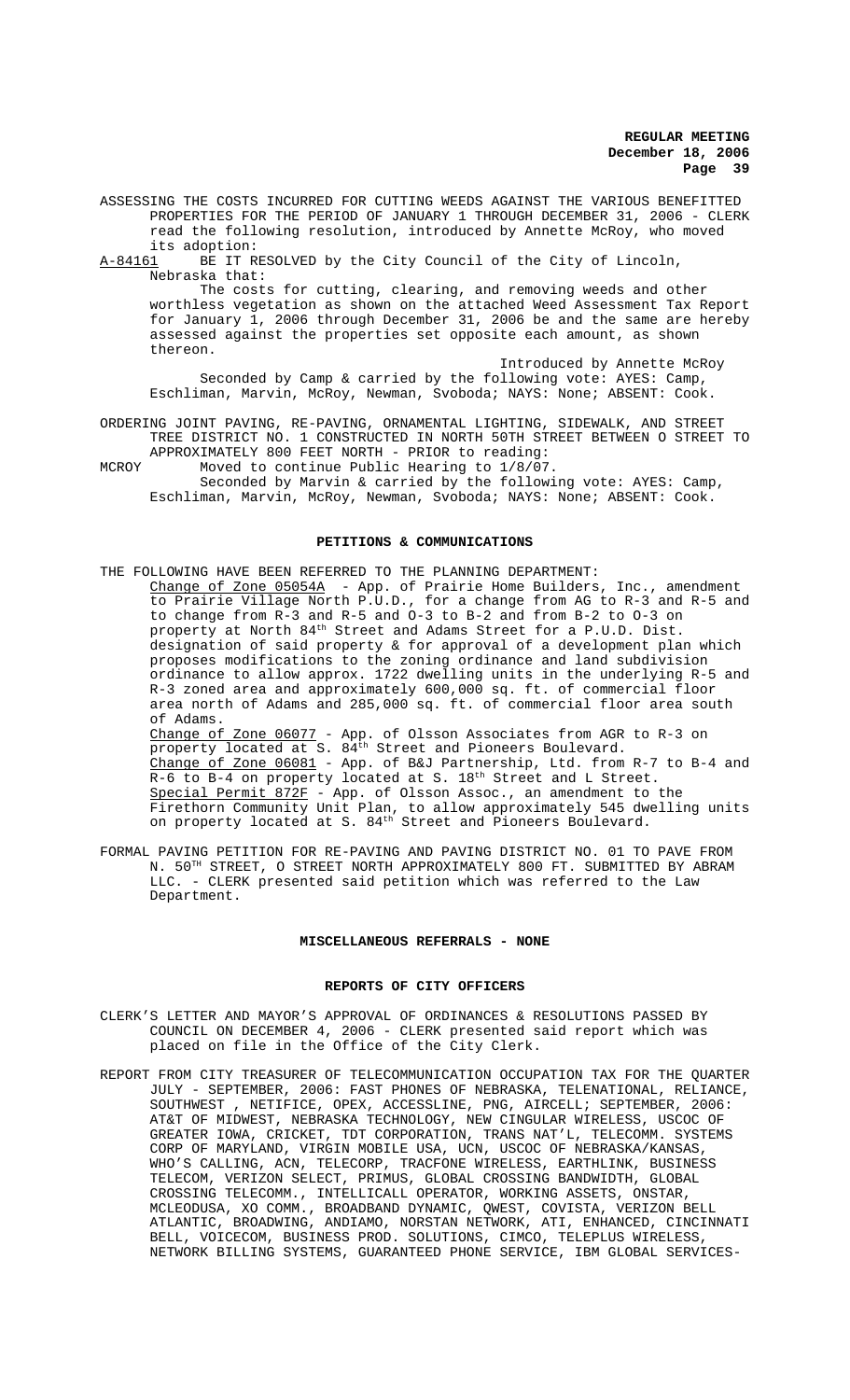NS DIV., KDDI AMERICA, AIRLINK MOBILE, QUANTUM SHIFT; OCTOBER, 2006: NEXTEL, D&D, SPRINT SPECTRUM, MCI WORLDCOM NETWORK, WINDSTREAM NEBRASKA, WINDSTREAM SYSTEMS OF THE MIDWEST, ALLTEL, ALLTEL COMM. OF NEBRASKA, SPRINT, LDMI, ZONE TELECOM, TRI-M, NOS, GTC TELECOM, NEXTEL WEST, ACCERIS, LIGHTYEAR NETWORK SOLUTIONS, BT AMERICAS, GLOBALCOM, NOSVA, AFFINITY NETWORK, SBC LONG DISTANCE, 360NETWORKS (USA), COVISTA, ACCERIS MGMT. & ACQUISTION, ATS MOBILE. - CLERK presented said report which was placed on file in the Office of the City Clerk.

REPORT FROM CITY TREASURER OF FRANCHISE TAX FOR THE MONTH OF OCTOBER, 2006 FROM AQUILA - CLERK presented said report which was placed on file in the Office of the City Clerk.

SETTING THE INTEREST RATE AND LEVYING THE ASSESSMENTS OF SPECIAL ASSESSMENT GROUP II (SIDEWALK DISTRICT NO. 94) FROM THE BOARD OF EQUALIZATION DECEMBER 11, 2006 - CLERK read the following resolution, introduced by Jon Camp, who moved its adoption:<br>A-84167 BE IT RESOLVED by the City (

BE IT RESOLVED by the City Council of the City of Lincoln, Nebraska that:

The special taxes assessed Dec. 4, 2006, to pay the costs of the improvements in Sidewalk District 94 are hereby levied and shall bear interest at 6.05% per annum and that the period of time in which the assessments are to be paid shall be as follows: 5 years - Sidewalk District 94

Introduced by Jon Camp Seconded by Marvin & carried by the following vote: AYES: Camp, Eschliman, Marvin, McRoy, Newman, Svoboda; NAYS: None; ABSENT: Cook.

REAPPOINTING CONNIE SCHMIDT AND GLORIA ARON TO THE LINCOLN-LANCASTER WOMEN'S COMMISSION FOR TWO-YEAR TERMS EXPIRING JANUARY 1, 2009- CLERK read the following resolution, introduced by Ken Svoboda, who moved its adoption: A-84162 BE IT RESOLVED by the City Council of the City of Lincoln, Nebraska:

That the reappointment of Connie Schmidt and Gloria Aron to the Lincoln-Lancaster Women's Commission for two-year terms expiring January 1, 2009 is hereby approved.

Introduced by Ken Svoboda Seconded by Camp & carried by the following vote: AYES: Camp, Eschliman, Marvin, McRoy, Newman, Svoboda; NAYS: None; ABSENT: Cook.

APPOINTING DEE AGUILAR TO THE LINCOLN AREA AGENCY ON AGING ADVISORY COUNCIL FOR A THREE-YEAR TERM EXPIRING JULY 1, 2009 - CLERK read the following

resolution, introduced by Ken Svoboda, who moved its adoption: A-84163 BE IT RESOLVED by the City Council of the City of Lincoln, Nebraska:

That the appointment of Dee Aguilar to the Lincoln Area Agency on Aging Advisory Council for a three-year term expiring July 1, 2009 is hereby approved.

Introduced by Ken Svoboda Seconded by Camp & carried by the following vote: AYES: Camp, Eschliman, Marvin, McRoy, Newman, Svoboda; NAYS: None; ABSENT: Cook.

APPOINTING MARILYN MCNABB TO THE LINCOLN ELECTRIC SYSTEM ADMINISTRATIVE BOARD FOR A THREE-YEAR TERM EXPIRING DECEMBER 31, 2009 - CLERK read the

following resolution, introduced by Ken Svoboda, who moved its adoption:<br>A-84164 BE IT RESOLVED by the City Council of the City of Lincoln, BE IT RESOLVED by the City Council of the City of Lincoln, Nebraska:

That the appointment of Marilyn McNabb to the Lincoln Electric System Administrative Board for a three-year term expiring December 31, 2009 is hereby approved.

Introduced by Ken Svoboda Seconded by Camp & carried by the following vote: AYES: Camp, Eschliman, Marvin, McRoy, Newman, Svoboda; NAYS: None; ABSENT: Cook.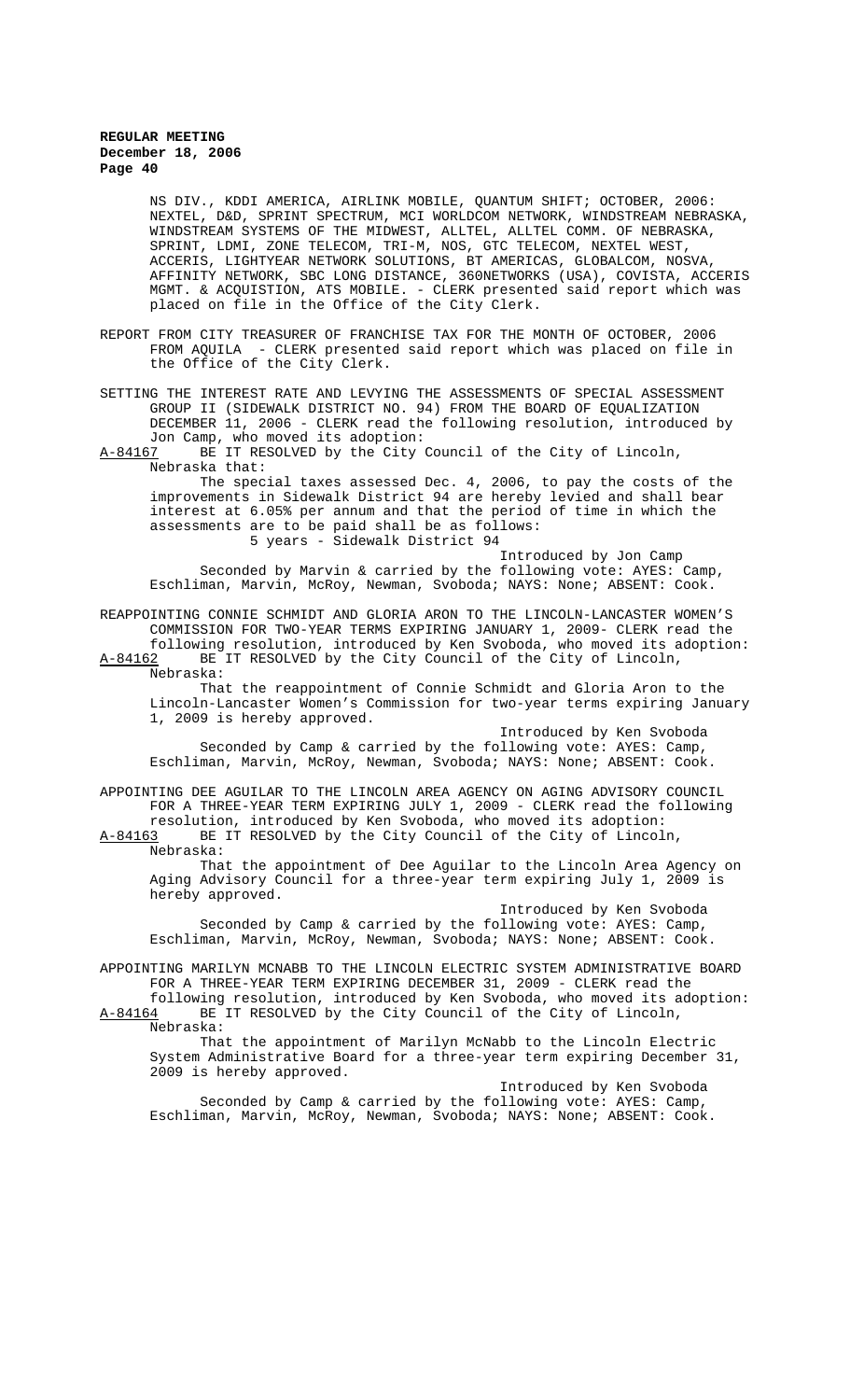APPOINTING ANTONIO MARQUEZ TO THE LINCOLN ELECTRIC SYSTEM ADMINISTRATIVE BOARD FOR A THREE-YEAR TERM EXPIRING DECEMBER 31, 2009 - CLERK read the

following resolution, introduced by Ken Svoboda, who moved its adoption: A-84165 BE IT RESOLVED by the City Council of the City of Lincoln, Nebraska:

That the appointment of Antonio Marquez to the Lincoln Electric System Administrative Board for a three-year term expiring December 31, 2009 is hereby approved.

Introduced by Ken Svoboda Seconded by Camp & carried by the following vote: AYES: Camp, Eschliman, Marvin, McRoy, Newman, Svoboda; NAYS: None; ABSENT: Cook.

REAPPOINTING KATHY CAMPBELL TO THE LINCOLN ELECTRIC SYSTEM ADMINISTRATIVE BOARD FOR A THREE-YEAR TERM EXPIRING DECEMBER 31, 2009 - CLERK read the following resolution, introduced by Ken Svoboda, who moved its adoption:<br>A-84166 BE IT RESOLVED by the City Council of the City of Lincoln,

BE IT RESOLVED by the City Council of the City of Lincoln, Nebraska:

That the reappointment of Kathy Campbell to the Lincoln Electric System Administrative Board for a three-year term expiring December 31, 2009 is hereby approved.

Introduced by Ken Svoboda Seconded by Camp & carried by the following vote: AYES: Camp, Eschliman, Marvin, McRoy, Newman, Svoboda; NAYS: None; ABSENT: Cook.

## ORDINANCES - 1<sup>st</sup> READING & RELATED RESOLUTIONS

- APPROVING A TWO-YEAR LEASE AGREEMENT BETWEEN THE CITY AND FRONTIER HARLEY DAVIDSON INC. FOR SIX POLICE MOTORCYCLES - CLERK read an ordinance, introduced by Jon Camp, accepting and approving a lease agreement between the City of Lincoln, Nebraska and Frontier Harley Davidson Leasing for six Harley Davidson police motorcycles for use by the Police Department, the first time.
- CHANGE OF ZONE 04086 APPLICATION OF SCMH, LLC FOR A CHANGE OF ZONE FROM AGR AGRICULTURAL DISTRICT TO R-3 RESIDENTIAL DISTRICT ON PROPERTY GENERALLY LOCATED AT S. 56TH STREET AND CUMBERLAND DRIVE - CLERK read an ordinance, introduced by amending the Lincoln Zoning District Maps attached to and made a part of the Lincoln Municipal Code, as provided by Section 27.05.020 of the Lincoln Municipal Code, by changing the boundaries of the districts established and shown thereon, the first time.
- CHANGE OF ZONE 06079 AMENDING SECTION 27.65.075 OF THE LINCOLN MUNICIPAL CODE RELATING TO COMMUNITY UNIT PLAN IN THE BTA OVERLAY DISTRICT TO REVISE THE REQUIREMENT FOR THE FUTURE DEVELOPMENT PLAN FOR THE ACREAGE DEVELOPMENT COMPONENT - CLERK read an ordinance, introduced by Jon Camp, amending Section 27.65.075 of the Lincoln Municipal Code relating to Form of Community Unit Plan in the BTA Overlay District to waive the conversion plan (ghost plat) for the Acreage Development Component of the Community Unit Plan if the average lot size is less than one-half acre and the total coverage area of the Acreage Development Component is reduced by 20%; and repealing Section 27.65.075 of the Lincoln Municipal Code as hitherto existing, the first time.
- CHANGE OF ZONE 06072 APPLICATION OF REZAC-PICKERING-WILLIAMS FOR A CHANGE OF ZONE FROM AG AGRICULTURAL DISTRICT TO AGR AGRICULTURAL RESIDENTIAL DISTRICT ON PROPERTY GENERALLY LOCATED AT THE SOUTHWEST CORNER OF S.W. 27TH STREET AND W. DENTON ROAD - CLERK read an ordinance, introduced by Jon Camp, amending the Lincoln Zoning District Maps attached to and made a part of Title 27 of the Lincoln Municipal Code, as provided by Section 27.05.020 of the Lincoln Municipal Code, by changing the boundaries of the districts established and shown thereon, the first time.
- CHANGE OF ZONE 06078 APPLICATION OF ENTERPRISE COMPANY, INC. FOR A CHANGE OF ZONE FROM R-4 RESIDENTIAL DISTRICT TO B-1 LOCAL BUSINESS DISTRICT ON PROPERTY GENERALLY LOCATED AT N. 46TH STREET AND Q STREET - CLERK read an ordinance, introduced by Jon Camp, amending the Lincoln Zoning District Maps attached to and made a part of Title 27 of the Lincoln Municipal Code, as provided by Section 27.05.020 of the Lincoln Municipal Code, by changing the boundaries of the districts established and shown thereon, the first time.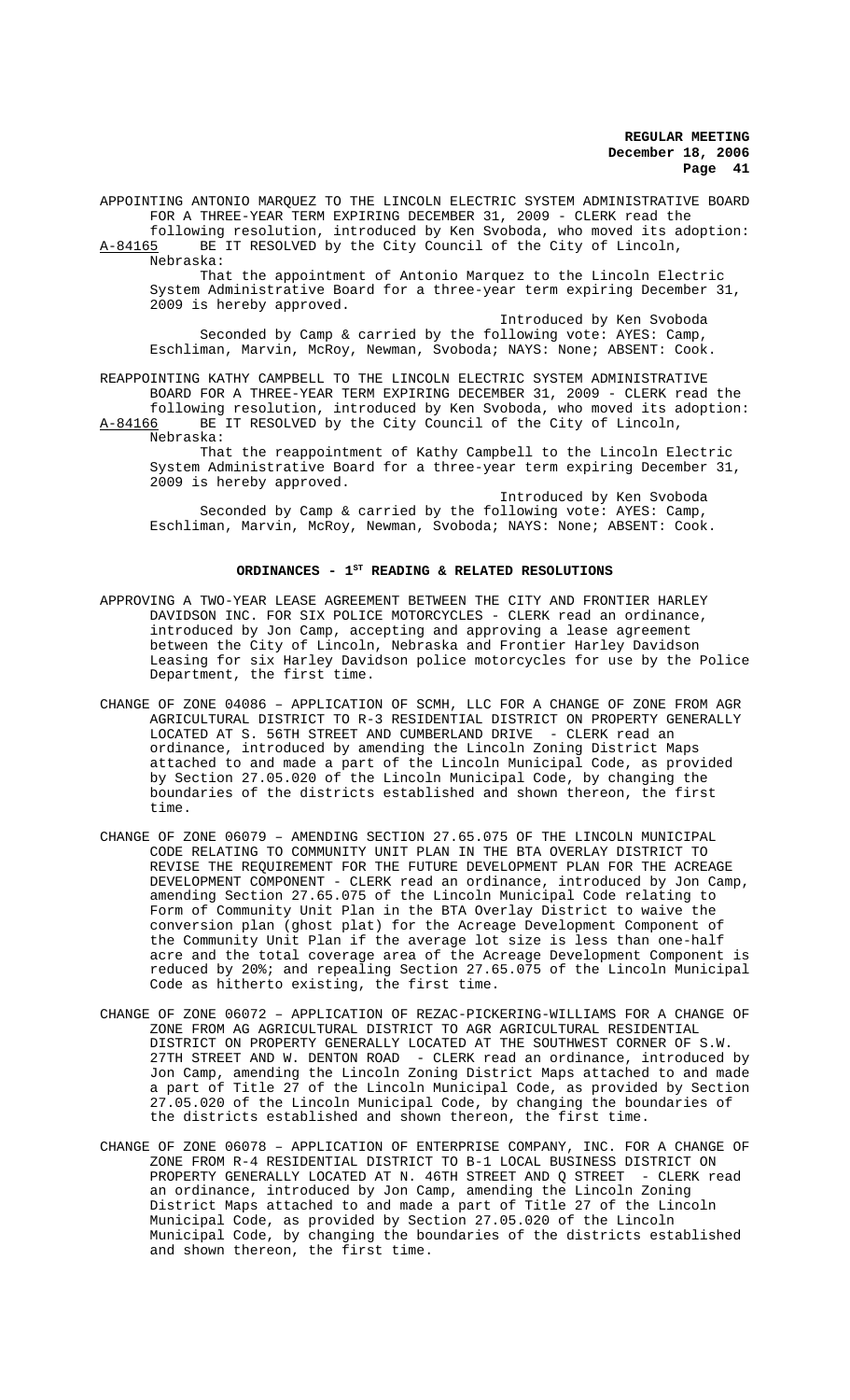VACATING THE FAIRWAY PARK ADDITION PLAT GENERALLY LOCATED AT N. 27TH STREET AND THERESA STREET - CLERK read an ordinance, introduced by Jon Camp, vacating Fairway Park Addition which created three lots and retaining title thereto in the City of Lincoln, Lancaster County, Nebraska, the first time.

# ORDINANCES - 3<sup>RD</sup> READING & RELATED RESOLUTIONS (as required)

ANNEXATION 06018 - AMENDING THE LINCOLN CORPORATE LIMITS MAP BY ANNEXING APPROXIMATELY 4.87 ACRES OF PROPERTY GENERALLY LOCATED AT NORTH 7TH STREET AND FLETCHER AVENUE - CLERK read an ordinance, introduced by Annette McRoy, annexing and including the below described land as part of the City of Lincoln, Nebraska and amending the Corporate limits boundary of the City of Lincoln, Nebraska established and shown thereon, the third time.

MCROY Moved to pass the ordinance as read. Seconded by Marvin & carried by the following vote: AYES: Camp, Eschliman, Marvin, McRoy, Newman, Svoboda; NAYS: None; ABSENT: Cook. The ordinance, being numbered **#18860**, is recorded in Ordinance Book #25, Page

- CHANGE OF ZONE 06073 APPLICATION OF RIDGE DEVELOPMENT COMPANY FOR A CHANGE OF ZONE FROM H-3 HIGHWAY COMMERCIAL DISTRICT TO I-1 INDUSTRIAL DISTRICT ON PROPERTY GENERALLY LOCATED AT SOUTH 10TH STREET AND ROBBERS CAVE ROAD - CLERK read an ordinance, introduced by Annette McRoy, amending the Lincoln Zoning District Maps attached to and made a part of Title 27 of the Lincoln Municipal Code, as provided by Section 27.05.020 of the Lincoln Municipal Code, by changing the boundaries of the districts established and shown thereon, the third time.
- MCROY Moved to pass the ordinance as read.

Seconded by Marvin & carried by the following vote: AYES: Camp, Eschliman, Marvin, McRoy, Newman, Svoboda; NAYS: None; ABSENT: Cook. The ordinance, being numbered **#18861**, is recorded in Ordinance Book #25, Page

- CHANGE OF ZONE 06074 APPLICATION OF WILDERNESS VIEW TOWNHOMES FOR A CHANGE OF ZONE FROM R-2 RESIDENTIAL DISTRICT TO R-4 RESIDENTIAL DISTRICT ON PROPERTY GENERALLY LOCATED AT WARLICK BOULEVARD AND CREEKSIDE TRAIL - CLERK read an ordinance, introduced by Annette McRoy, amending the Lincoln Zoning District Maps attached to and made a part of Title 27 of the Lincoln Municipal Code, as provided by Section 27.05.020 of the Lincoln Municipal Code, by changing the boundaries of the districts established and shown thereon, the third time.
- MCROY Moved to pass the ordinance as read. Seconded by Marvin & carried by the following vote: AYES: Camp, Marvin, McRoy, Newman, Svoboda; NAYS: None; ABSENT: Cook; ABSTAINED: Eschliman.

The ordinance, being numbered **#18862**, is recorded in Ordinance Book #25, Page

## **REGISTERED TO SPEAK SESSION - NONE**

#### **OPEN MICROPHONE SESSION**

CAMP Moved to reconsider Item 13 to allow Public Hearing on the Chris Carper assessment. Seconded by McRoy & carried by the following vote: AYES: Camp, Eschliman, Marvin, McRoy, Newman, Svoboda; NAYS: None; ABSENT: Cook.

Chris Carper, 1850 Harwood, came forward to protest the weed cutting assessment against his rental properties. Discussion followed.

CAMP Moved to adjust the amount assessed Mr. Carper to a total of \$200 for the three properties. Seconded by Marvin & **LOST** by the following vote: AYES: Camp; NAYS: Eschliman, Marvin, McRoy, Newman, Svoboda; ABSENT: Cook.